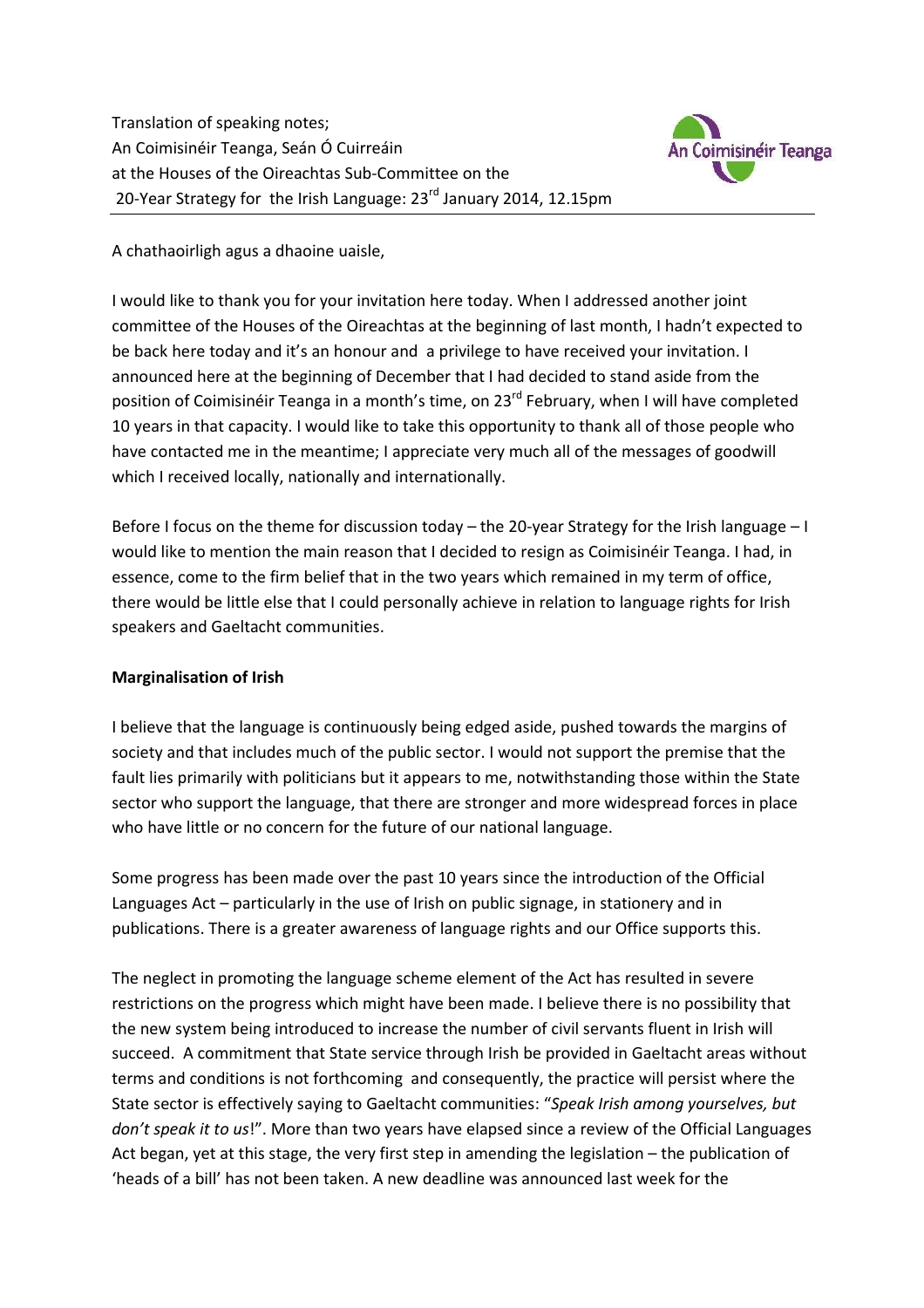publication of the amendments – before summer. A decision to merge the functions of my Office with the Office of the Ombudsman was made without reference to me or to the then Ombudsman, yet again more than two years later, no details are available publicly of the proposed new arrangement or how it is thought it might work. It was announced last week that the merger will happen by next September.

I believe that the Office was never given adequate resources to fully perform its statutory obligations in a satisfactory manner.

For those who believe in language rights for Gaeltacht communities and for Irish speakers in general this is a time of great uncertainty. I have always held the opinion that the support required for the Irish language within this country's public service should not and could not be viewed as an optional extra. Language rights are permanent rights; they are not concessions or privileges granted at times of prosperity.

If the State cannot provide assurances, when the language legislation is being amended, that it will ensure that it can communicate in Irish with Gaeltacht communities without terms and conditions and that it will have adequate staff in public administration with proficiency in Irish, then I believe that its policy will be viewed as a sham.

The choice I had was to stand aside from my appointment as Coimisinéir Teanga on principle to draw attention to these matters or to continue in my role and, consequently, to participate in a pretence. I am absolutely certain that I made the correct decision. The process of appointing a new commissioner has now begun and I would like to extend my best wishes to whoever is appointed as my successor.

#### **The Strategy**

I understand that as a subcommittee you have a particular focus on the 20-Year Strategy for the Irish language and that you wish me to direct some of my comments today to that matter.

I played an active part in the preparation of the Strategy – I published recommendations on the subject and I met with the group of international experts established to advise on the drafting of the Strategy.

I stated – when launching Ard-Fheis Chonradh na Gaeilge in 2008 – that the implementation of the strategy could be amongst the most important actions for the future of the language since the foundation of the State. I also gave a very clear warning at the time: *"It is important that we do not forget that any strategy is worthless unless it is implemented. The agreement and publication of the strategy must be a starting point on a new journey and not the destination."*

The following year, I stated that it was necessary to begin the implementation of the strategy effectively and without delay, and, if that were not to happen, and if it were to be treated in the same manner as countless other commendable reports, then it would be preferable to discard it immediately to avoid further cynicism. I stated at that time that actions in accordance with the commitments were required rather than empty promises.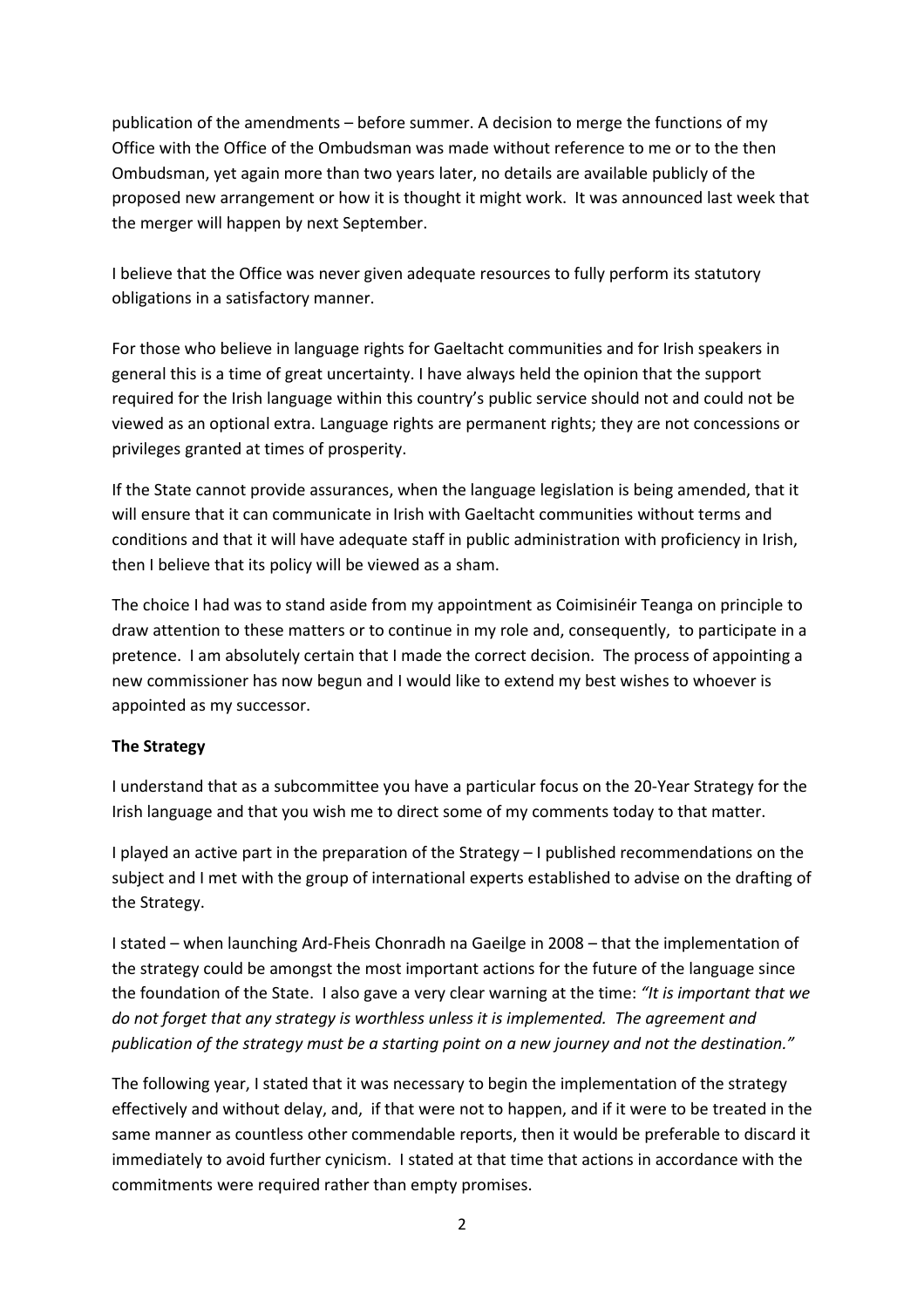So, is the Strategy being implemented? I don't know. And with all due respect to you as a subcommittee, I believe that you don't know either as there is no independent audit or review being conducted on the implementation of the Strategy.

It is self-assessment only and from the experience of my Office in auditing the language schemes of State bodies over the past 10 years, little value or importance can be attached in reality to self-assessment. In any area of life, it is difficult to depend on any review by stakeholders with vested interests, but, on the other hand, research based evidence is of immense value. We have also learned a valuable lesson over the years – that there is a basis for the phrase "what gets measured gets done!" Unless audits and independent assessments are carried out I don't believe anyone can give any guarantees as to implementation.

But a person may have an opinion: here is an opinion from an expert.

Seosamh Mac Donnacha from the National University of Ireland, Galway, was (with Conchúr Ó Giollagáin) one of the authors of *"The Comprehensive Linguistic Study of the Use of Irish in the Gaeltacht"* - research work which prompted the Strategy.

Speaking at Tóstal na Gaeilge last year, he said that the 20-Year Strategy for the Irish Language no longer existed. *"I am aware that we have a document which we call The 20-Year Strategy for the Irish Language 2010-2030*. *But a document and a Strategy are not one and the same. We do not have a live Strategy that is being implemented in a consistent systematic manner…"* (trans.)

Dr John Walsh, another expert, had the following to say in this month's edition of the magazine Comhar: "*The 20-Year Strategy is now like a corpse and the Irish language is more marginalised than ever in the Civil Service."*(trans.)

# *"***A dead document"**

Seosamh Mac Donnacha described the Strategy as '*a dead document'* and he also said that the Department of the Gaeltacht no longer exists – *"we merely have a sub-section which deals with the Irish language and Gaeltacht issues – a sub-section of a department which is large and diverse… And that sub-section is located far from the centre of power (in Na Forbacha, Conamara); it is at the bottom of the internal power chain within its own department; and that parent department is at the bottom of the power chain to which all the Government Departments belong, which means that it is difficult for it to have any significant impact on policy formulation or on the implementation of the policies of those other departments which have a central role in the implementation of the 20-Year Strategy for the Irish language…"*  (trans.)

The core issue for him is that a sub-section which is operating in those circumstances could not protect or preserve what is left of the Gaeltacht, and that we are only fooling ourselves if we think it could.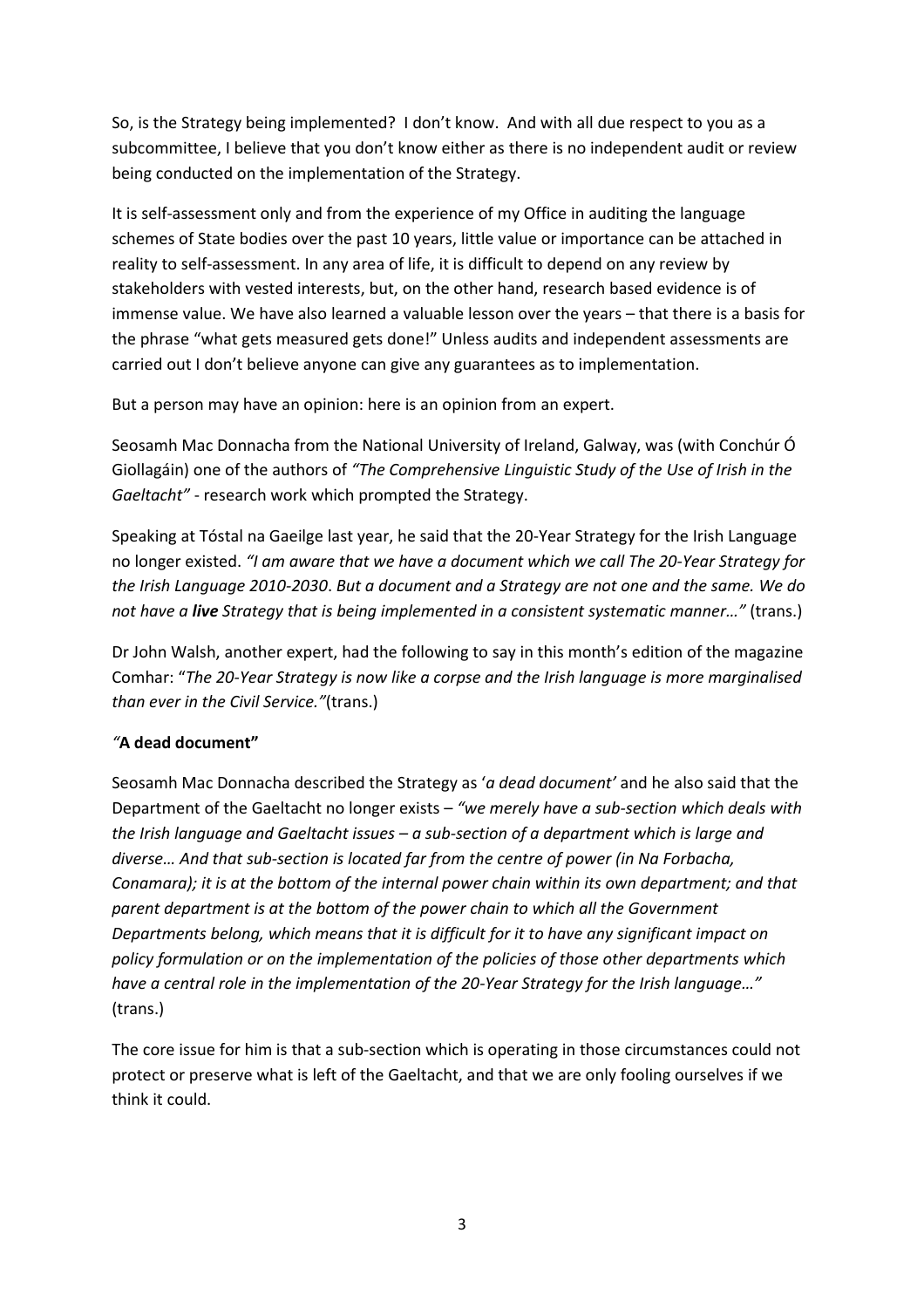It is a pessimistic assessment, but unfortunately, I am very aware that many in the Gaeltacht communities and Irish speakers in general share that view. The writer, Seosamh Mac Grianna, once said that the truth is not just bitter but savage which is why it is avoided.

I firmly believe that if this debate is to succeed, it must be based on the truth, the whole truth and nothing but the truth. I have no wish to be negative about this, but I believe that the starting point must always be based on reality rather than on a presumption based on unfounded hope. Groupthink has no place in matters as important as the survival of a language.

Based on census figures from 2002, it was argued in 2007 that the Irish language would survive no more than 15-20 years as the predominant community language in the strongest Gaeltacht areas that remained. Of course, it will survive as a language, and the last native Irish speaker has not yet been born. But that in no way equates to its survival as the predominant community language, handed down in an unbroken chain, from generation to generation. As someone who cares about the future of the language and the Gaeltacht and as a person who has spent the most of his life living in the Gaeltacht, it doesn't appear to me that significant actions or worthwhile, practical steps have been taken on the ground to address the scale of the language emergency in the Gaeltacht since that very clear warning was given seven years ago.

# **Tick-Tock**

A new Gaeltacht Act has been enacted, although the welcome it received could hardly be said to have resounded through the hills and glens of the Gaeltacht. It changed the structure of the board of Údarás na Gaeltachta and, in conjunction with the Údarás and Foras na Gaeilge, placed liability for language planning on Gaeltacht communities who never sought that responsibility. Economic planning would not be left to such local communities nor would they be given responsibility to decide locally on matters concern housing, roads or the environment. But when it comes to the language, well, that's another story!

Certain areas have been chosen and more will be chosen to prepare language plans; they will be given two years to prepare the plans and seven years to implement them. Meanwhile tick-tock, *Tempus fugit* and if, as is said in Irish, "God's mills grind slowly" it appears the wheels of the state turn more slowly still, particularly in the case of the language. When I see the sorry state of the system put in place to develop language plans or language schemes in State bodies because of ineffective implementation, it is unfortunately very difficult for me to have any confidence in the new language planning system envisaged in the Gaeltacht Act.

Indeed, I very much doubt if those who are officially responsible for directing the implementation of the Strategy and the language planning initiative, truly believe, in their heart of hearts, that there is any realistic hope that these policies will in fact succeed or bear fruit. And, certainly, if those charged with that responsibility don't believe in it, then surely there is little reason for anybody else to have any faith in it either: no social legislation can be effectively implemented unless the public in general has confidence in it and supports it.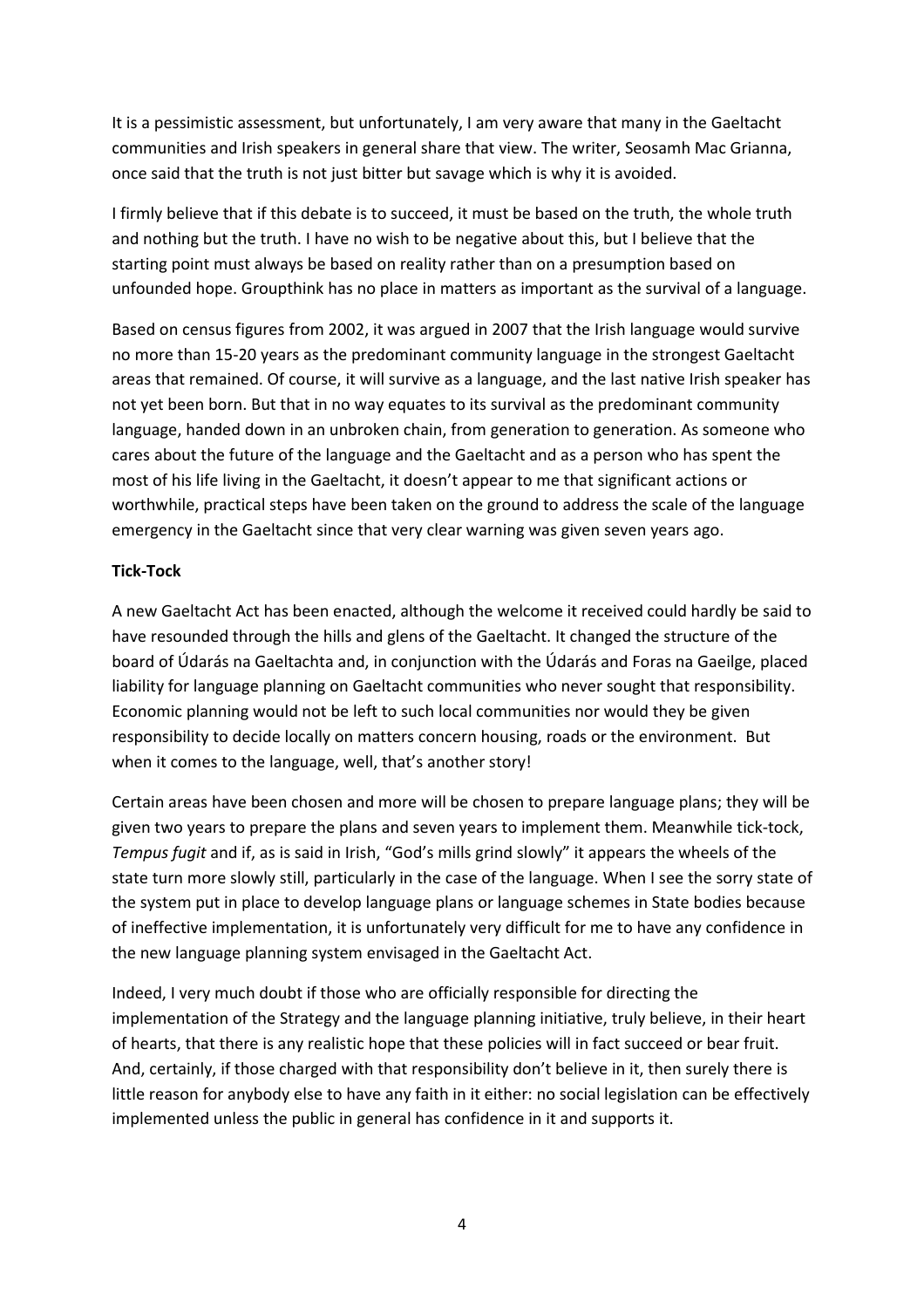### **The Act and the Strategy**

With regard to the Irish language in the State sector, I recently read an article by a retired senior civil servant who said, in his opinion, that there was "*growing evidence that there is a strategy afoot to do away with what's left of Irish in the public life of the county."* 

Seán Mag Leannáin spent 15 years as a principal officer in the civil service until he retired in December 2009. He said:

*"The civil service establishment...are almost 100 per cent united in their view of Irish as an irritating thorn in the administration. The mandarins know there isn't political consensus on the issue and they calculate that even to open a public debate on Irish would be to accord it a status it doesn't deserve – far better to ignore it as if it didn't exist and to starve the Official Languages Act of the resources to implement it. Let the whole thing wither on the vine…"* 

Furthermore he had this to say; "*When the Official Languages Act was passed over 10 years ago the top civil servants adopted a minimalist, wait-and-see approach. They knew that without their active support the new legislation was never going to have much effect. But what started as passive inaction on their part now seems to have moved up a notch or two to one of active undermining.* 

*It reminds me of a phrase used by our President Michael D Higgins, speaking at the biennial Tóstal na Gaeilge conference in Galway in 2010, when he referred to those "for whom Irish was not half dead enough."* 

What an interesting perspective from a courageous man who was at the centre of the state sector.

A commitment was made in the Strategy that a system would be put in place whereby the number of staff in the public service who could conduct their business in Irish would be increased. I have already referred to this new system that is to be put in place on a pilot basis. Perhaps it is simply enough to say that research carried out on our behalf found that, based on official figures from the Department of Education and Skills, it would take this new system, if implemented fully and positively, about 28 years to double the percentage of administrative staff in that department with fluency in Irish, from 1.5% to 3%.

It was further promised on page 45 of the Strategy that language schemes would, in future, specify positions within State bodies where ability in Irish would be required. The Strategy was published in December 2010 – more than three years ago. A total of 26 new language schemes have been confirmed over those past three years but, to date, not even one position in one language scheme has been specified as one where ability in Irish was required!

I should also point out that Government departments have nominated Irish language officers or other officials responsible for language affairs to implement the Official Languages Act and to liaise with my Office. These are all talented people who diligently carry out their responsibilities, nonetheless only six out of the 16 officers in question actually have Irish; in other words, 10 of these officers who have responsibility for the language coordination in Government departments don't actually have Irish themselves.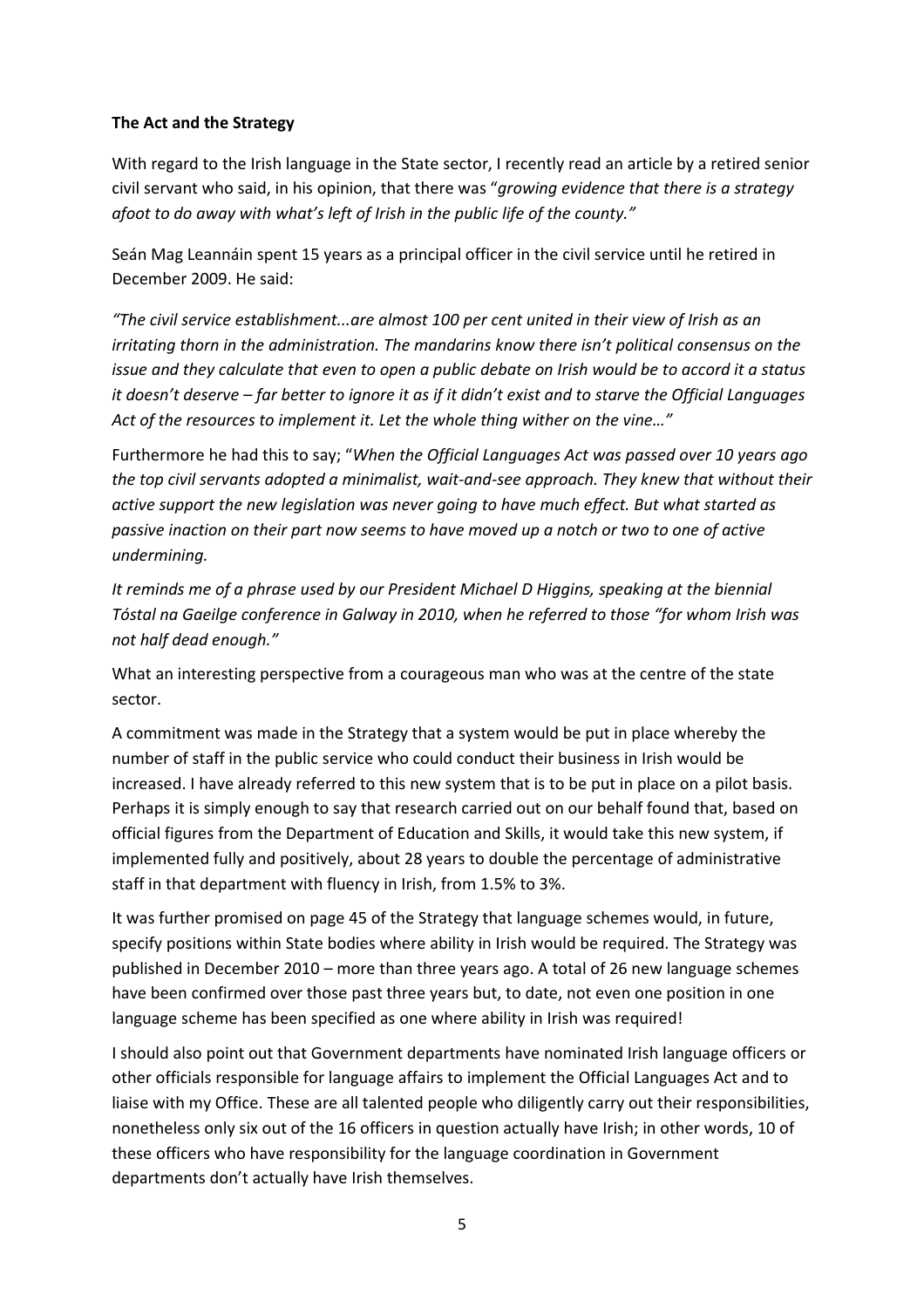A series of plans and policies were announced to reform and modernise the public sector last week; as far as I am aware, the words 'language' 'Irish' or 'Gaeltacht' were not mentioned once in these documents.

### **Education**

The Strategy for the Irish language places great emphasis on the place of Irish in the education system and I welcome the decision of the Department of Education and Skills to review the provision of education in the Gaeltacht.

However, I am particularly concerned about this issue in the light of that Department's attitude as reflected in two education related investigations carried out by my Office recently.

In one case, a Gaeltacht primary school complained to me that it had been directed by the Department of Education to appoint a teacher from a panel of surplus teachers although neither the teachers themselves, nor the school authority in question, believed that any of the available teachers had sufficient Irish to teach in a Gaeltacht school.

The following is a random sample of emails sent by the teachers on the panel to the school authorities:

"…*With respect to you, your principal and your pupils, I feel that my standard of Irish would not reach the requirement needed for a Gaeltacht school and Gaeltacht life in general…* 

*"... To tell the truth, I am rather worried because you are a Gaelscoil and there are native speakers attending the school."(trans).* 

 *"I am sorry....I do not have sufficient Irish to work in the Gaeltacht."(trans).* 

*"Unfortunately I don't think I would be the best person for the job and I'm sure there's someone on the panel with more experience in Gaelscoileanna and fluency with Irish than I have."* 

In spite of that – and despite the fact that some of the pupils would have better Irish than the teachers themselves in this situation – the Department put forward legal and practical arguments to say that there was no need for special arrangements for the Gaeltacht and that every primary school teacher in the country was qualified to teach in a Gaeltacht school. However, I found, as a result of that investigation, that certain provisions of the Education Acts were breached in this case and I made recommendations in line with that finding.

In another case, the Department of Education and Skills again put forward legal and practical arguments as to why it was not obliged to provide the option of studying the subjects of the curriculum through Irish up to Leaving Certificate level to students in one of the strongest Gaeltacht regions remaining in Co. Donegal. The school in question has an Irish language stream up to Junior Certificate level but few students opt for this as they would have to change their language of learning from Irish to English for the two final and most important years, the years of the Leaving Certificate. The investigation by my Office found that the refusal of the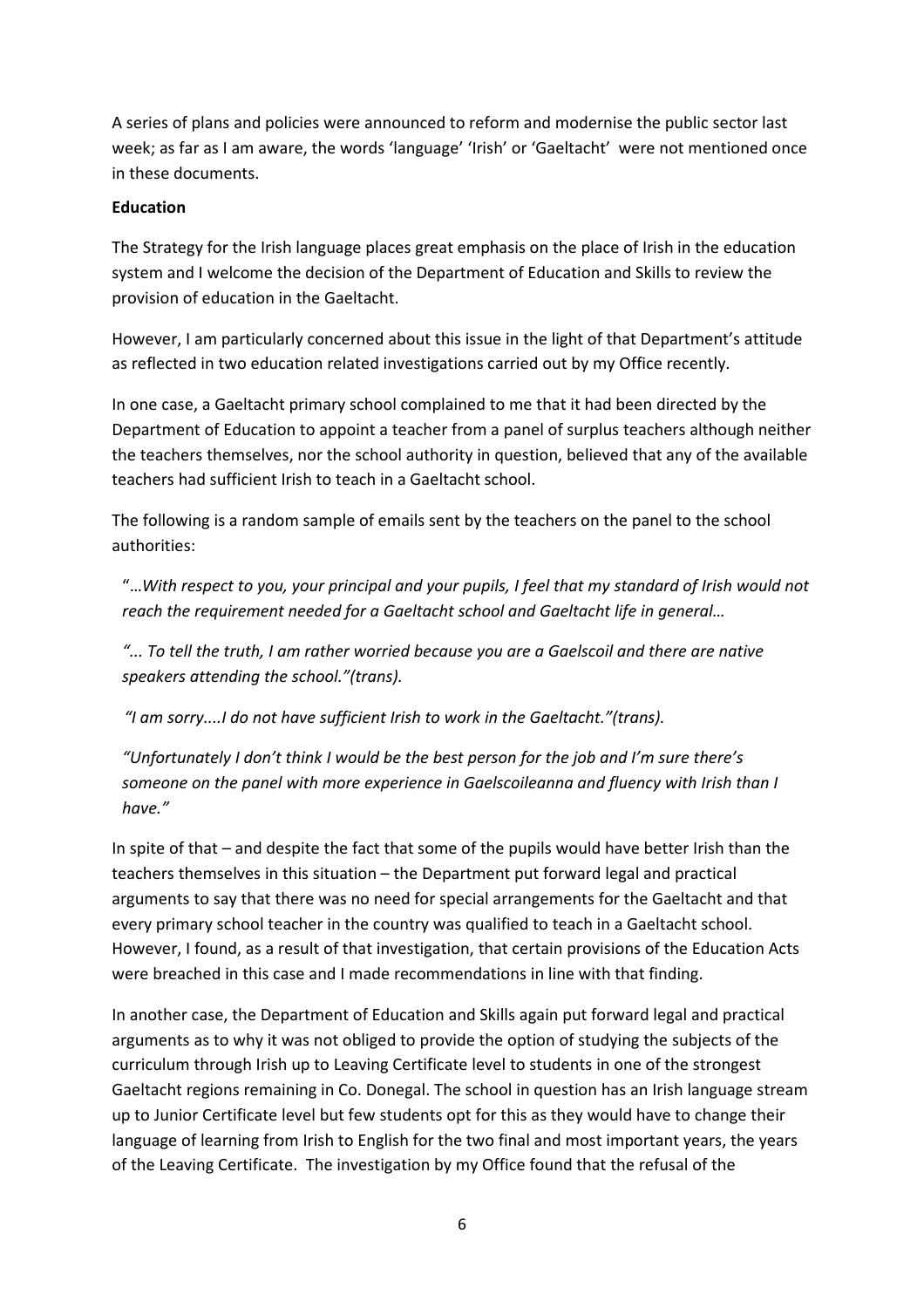Department of Education to provide education through Irish to Gaeltacht students breached its own statutory obligations and in this case also I made recommendations to remedy the situation.

I suspect that you will, in light of this, understand my concern about the educational element of the Strategy.

Undoubtedly however, the root of our problem is that we have never made an adequate connection between the learning of Irish and its subsequent use. The State requires students to learn the languages but often the same State denies or obstructs the use of Irish by those people in their dealings with the State. There is a disconnect and a failure of joined up thinking there.

# **Stakeholders**

I have referred already to the absence of any independent monitoring of the 20-Year Strategy for the Irish language. Efforts are being made for some time now to have the Irish language and Gaeltacht communities recognised officially as stakeholders by affording them a role in directing the implementation of the 20-Year Strategy. However, for whatever reason, the State sector has refused to concede to that proposal. I find this difficult to understand as I once again recall that social legislation cannot be effectively implemented without the confidence and support of the public in general.

We do hear a lot of buzzwords about interdepartmental committees, bi-lateral talks and implementation plans, but do these amount to positive practical action? This reminds me of the latest story brought to light by the journalist Breandán Delap from the files of the National Archive released under the 30 year rule. He discovered official documents concerning The Four Year Action Plan for the Irish Language, published in 1983, by the state organisation, Bord na Gaeilge. This was a substantial and significant document in which targets were identified in respect of every aspect of the State sector. However, when the political and civil service inputs had been taken into account all that remained of that ambitious plan were proposals to establish a framework of committees to make recommendations with regard to the use of Irish in public life.

This reminded the journalist of Séamus Mallon's wry comment concerning the Good Friday Agreement as being "Sunningdale for slow learners." *Plus ça change, plus c'est la même chose.*  How unfortunate it would be if the same fate were to befall the 20-Year Strategy for the Irish language!

As I prepared to address you here today, I recalled statements made by two of our heroes who passed way in the last year, may they rest in peace – Nelson Mandela who said "If you talk to a man in a language he understands, that goes to his head. If you talk to him in his language, that goes to his heart."

And Seamus Heaney, who said "Not to learn Irish is to miss the opportunity of understanding what life in this country has meant and could mean in a better future. It is to cut oneself off from ways of being at home. If we regard self-understanding, mutual understanding,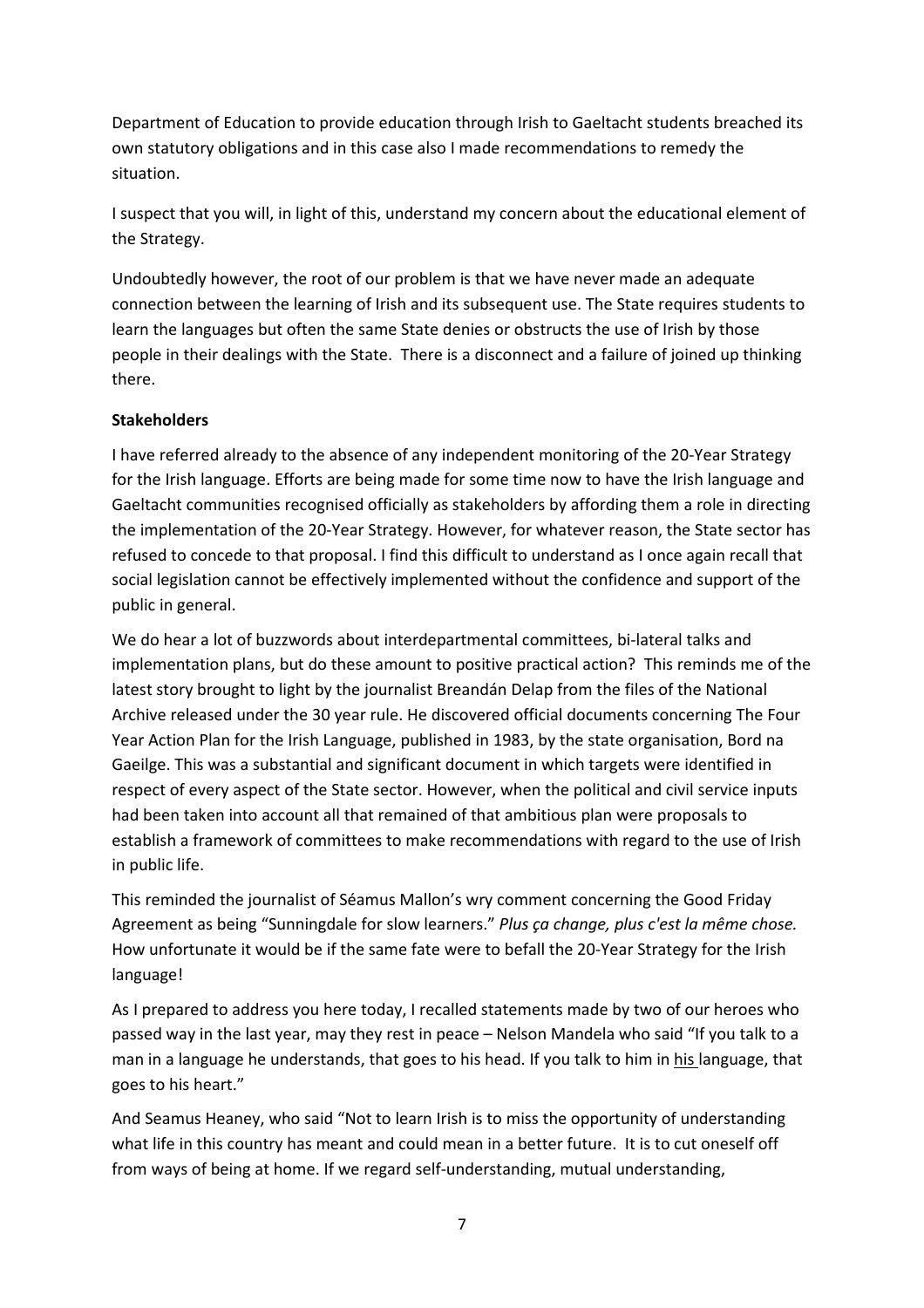imaginative enhancement, cultural diversity and a tolerant political atmosphere as desirable attainments, we should remember that knowledge of the Irish language is an essential element in their realisation."

We have two simple choices – to look back at Irish as our lost language or forward with it as a core part of our heritage and sovereignty. But I would say to you with certainty here today in the Houses of the Oireachtas, that it is with heavy hearts that the people of the Gaeltacht and the Irish speaking community in general will approach the centenary of the 1916 Rising in two years time if our national language is to be merely a symbolic language, and rather than being an integral part of our culture and heritage, that it is pushed aside, marginalised and left in the in the halfpenny place in the life of this nation.

Thank you for your invitation to address you today.

(ENDS)

Information: Damhnait Uí Mhaoldúin: (091)504006 or 087-2197946 or eolas@coimisineir.ie